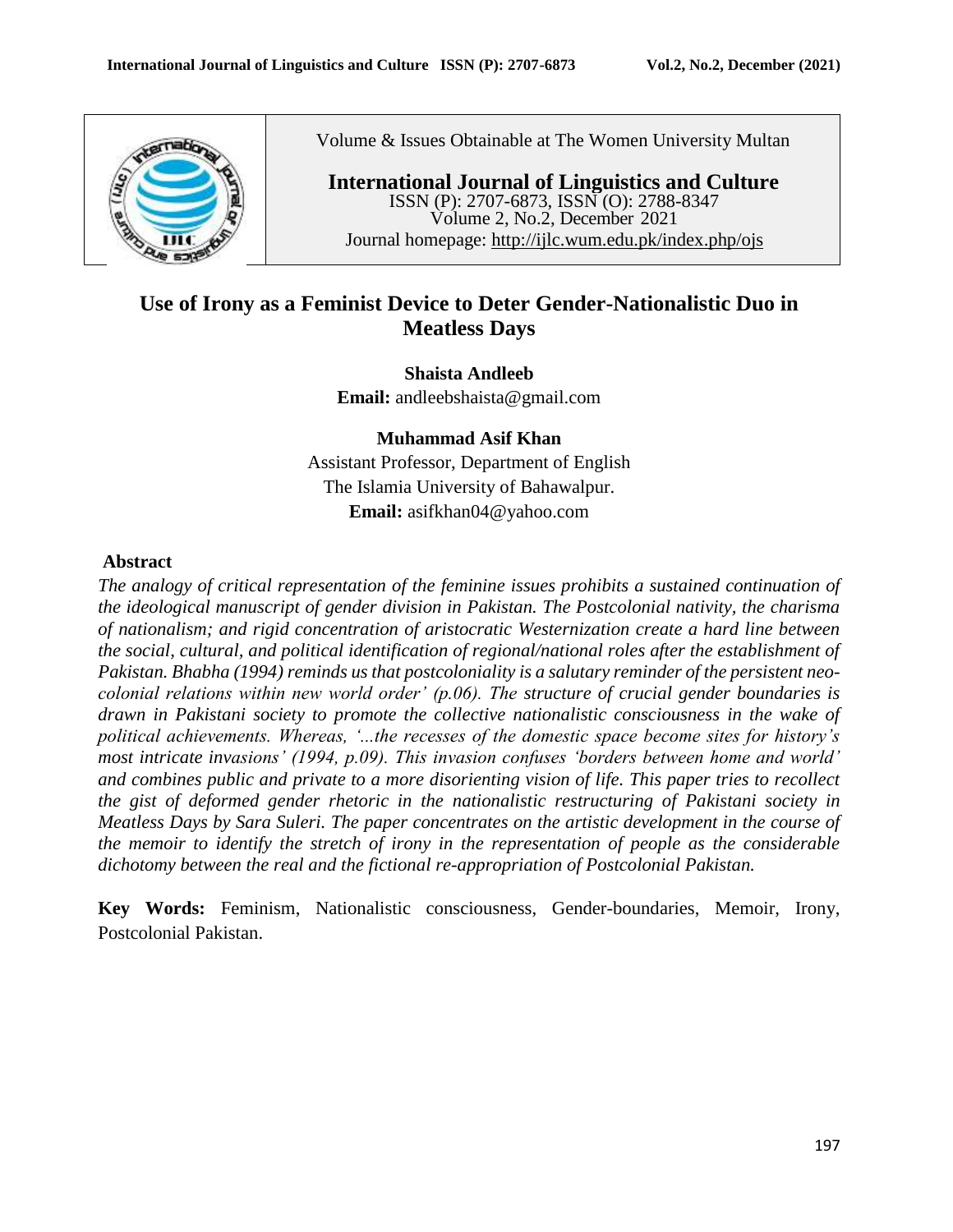## **Introduction**

 Jones (2011) recreates the concept of nationalist identity in a Postcolonial country when she writes "…national identity is used as a weapon to separate and conflate the "pollution" of those who are different from the pure national identity" (p.27). Sara Suleri in *Meatless Days* tries to connect her family experiences with that of the national rebuilding after partition. Solera's memoir reflects her family configuration towards the dichotomies of cultural, social, and historical realities in the Postcolonial context. Mohanty (2004) analyzes the problem of gender in the presence of "average Third World woman" who "leads an essentially truncated life based on her feminine gender (read: sexually constrained) and her being ''Third World'' (read: ignorant, poor, uneducated, traditionbound, domestic, family-oriented, victimized, etc.) (p.22).

 This study projects to highlight the oppositions and paradoxical structures in *Meatless Days* which are somehow embedded within the text. The paper concentrates on identifying some textual references within the memoir which point out the national and socio-political construction of Pakistani society after partition to relocate the problem of a family structure in gender representation. The study shall try to identify through the analysis of characterization in the memoir to discover the post-partition national, cultural, and social ironies.

#### **Literature Review**

 Art, literature, and society are associated structures in the representation of human behaviors and attitudes towards the idealistic prototype of history and culture. *Meatless Days* (1999) a fictional memoir confiscates and at the same time relieves the essence of national and political history as the discursive component of social rationalization after the partition. The element of the socio-political mixture in *Meatless Days* constitutes a deliberate viewing of the consolidated picture of the Pakistani structure of gender toxicities being retrieved from the colonial and Eurocentric manifestation. Zaidi (2011) observes that "In *Meatless Days* Solera's disregard of chronology, blending of fact and fiction and search for identity singularizes her work". However, Zaidi proclaims that "the most important aspect of her work is the representation of women". In this respect, Zaidi manifests that "Suleri's *Meatless Days"* appears to be a "protest against patriarchy and the socio/political set-up of Pakistani society". This setup Zaidi testifies "…establishes values and gender prescriptions entrenched in prejudices and biases".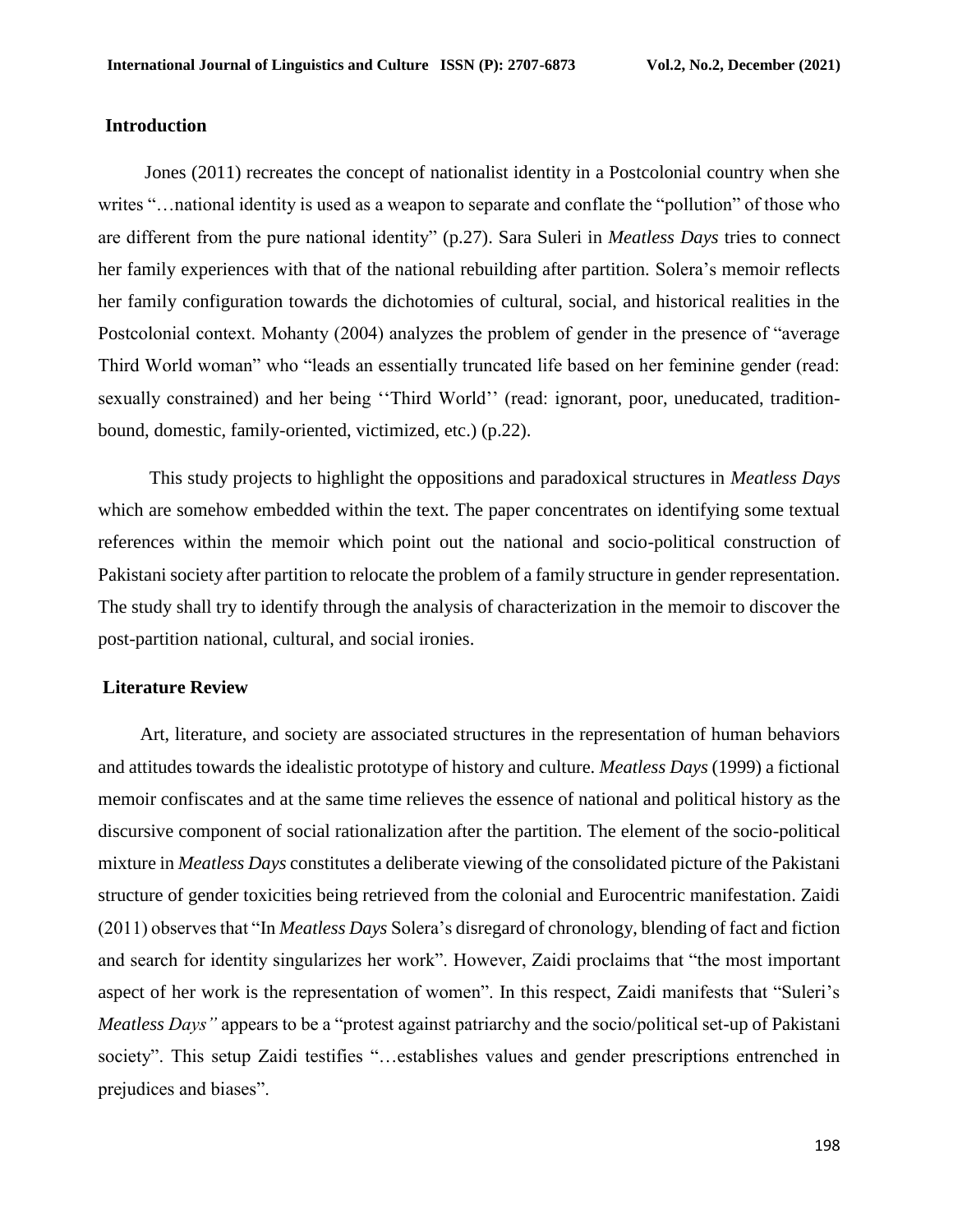Malaviya (2019) declares that "*Meatless Days* narrates the tale of a nation that metamorphosed gradually into an Islamic fundamentalist nation". However, Malaviya observes that "*Meatless Days* is not a mere retelling of the history of Pakistan; it is a very personal account of all that happens to a family caught in the social and political crossfire". According to Malaviya "Suleri has tried hard to reveal how history has only deceived and seduced the postcolonial world". The concept of retribution is materialized within the world of *Meatless Days*. Malaviya proposes here that, "*Meatless Days* is an account of the heavy price those who dare to revolt against the social setup are forced to pay in conservative countries like Pakistan". Whereas, women and children become the direct recipient of colonial and postcolonial effects in Pakistani society. Sujatha (2017) writes that "*Meatless Days* is a postcolonial autobiography". Sujatha explains that the memoir "…represents the re-construction of identities denied, displaced, disabled and disavowed by the forces of personal and historical migration and cultural relocation". She observes that "This is a piece of expatriate writing", and a "feminist confessional writing" too. Murtaza et al. (2020) write "Suleri's *Meatless Days* is a polyphonous pastiche that questions the 'Islamic' and patriarchal values of Pakistani society".

 Saleem (2013) observes "*Meatless Days*, written in geographical and temporal dislocation" and "is embedded with social and political connotations". He proclaims that "Suleri has interwoven the turbulent phase of her country with the reminiscences of tragic events in her family". Saleem analyzes that Suleri in *Meatless Days* "…tried to theorize the problematic issues of gender, religion, and Pakistan as a Postcolonial nation". Andleeb (2021) writes that "*Meatless Days* (1999) is a fictional memoir that reflects the political, cultural, and social structures of Pakistan". She observes that "the subject matter in memoir identifies a vista of individual, social and cultural disparities that result in family disorders". Ali & Ahmad (2018) analyze, "*Meatless Days* encompasses personal memoir, the history of the development of Pakistan, and female position within Pakistani culture". Apeksha (2020) writes, "*Meatless Days* provides a forum to Suleri's dissatisfaction with the social structure in her country for ignoring any room or worth to women". Parameswaran (2013) writes, "Goodyear is intensely aware of the ways writing and memory shape each other". He observes, Suleri "writes most beautifully around what she struggles to avoid".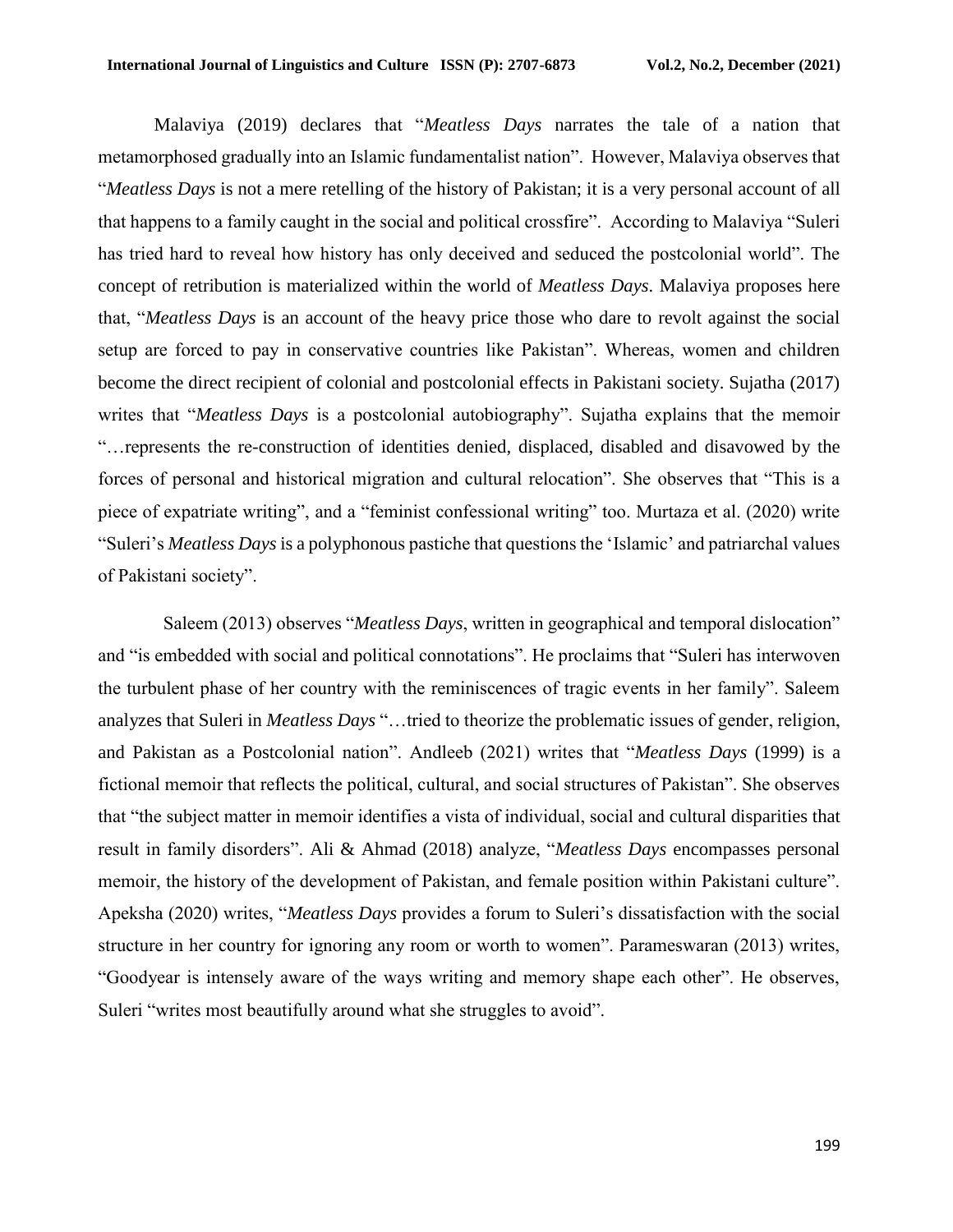## **Research Methodology**

 Mohanty (2003) observes "Decolonization has always been central to the project of Third World feminist theorizing" (p.08). This study endeavors to map out the discursive systematization of the postcolonial feministic stance in *Meatless Days* by Suleri being enveloped within the artistic literary values of a discourse. The study projects to analyze the literary aspect of characterization as people, in the memoir which contributes to the construction of irony. A qualitative research pattern has opted for this study. APA style and close reading pattern of research method are applied. Postcolonial Feminism serves as the central critical theory for this paper. C.T. Mohanty and Homi. K. Bhabha is the major theorists for this study. Mimicry, civility, solidarity, and home are the featured terms of this paper.

 Jones (2011) writes, "European ideas about ideal femininity that policed the strict lines between gender roles and behaviors were exported to the colonies (p.11). Bhabha (1994) proclaims "...the demand for identity, stasis and the counter-pressure of the diachrony of history change, difference – mimicry represents an ironic compromise" (p.86). Loomba (1998) claims, "Colonialism was the midwife that assisted at the birth of European capitalism (p.04). Here, Bhabha insists on "Ambivalence of mimicry" which is "almost the same but not quite". Butler (1990) insists on the need for the "development of a language that adequately represents women" to "foster the political visibility of women" (p.01). She claims "Gender is a relation or a set of relations, not an individual attribute" (p.09). Leela Gandhi (1998) claims, "anti-colonial nationalism deflects attention away from internal orthodoxies and injustice" (p.81). She observes that Postcolonialism and feminism are collaborating to become, "offensive against the aggressive myth of both imperial and nationalist masculinity" (p.98).

#### **Discussion and analysis**.

# a. **People in** *Meatless Days*

 Suleri's art of characterization in her memoir *Meatless Days* is systematic and significant. The originality of character selection has its suggestive association with that of the theme of the memoir. The characters are comprised of family and friends. Thus, they are not superficial people with extraordinary characteristics but they are common people with faults and failures. This balancing view of people adds realism to their activities in the novel.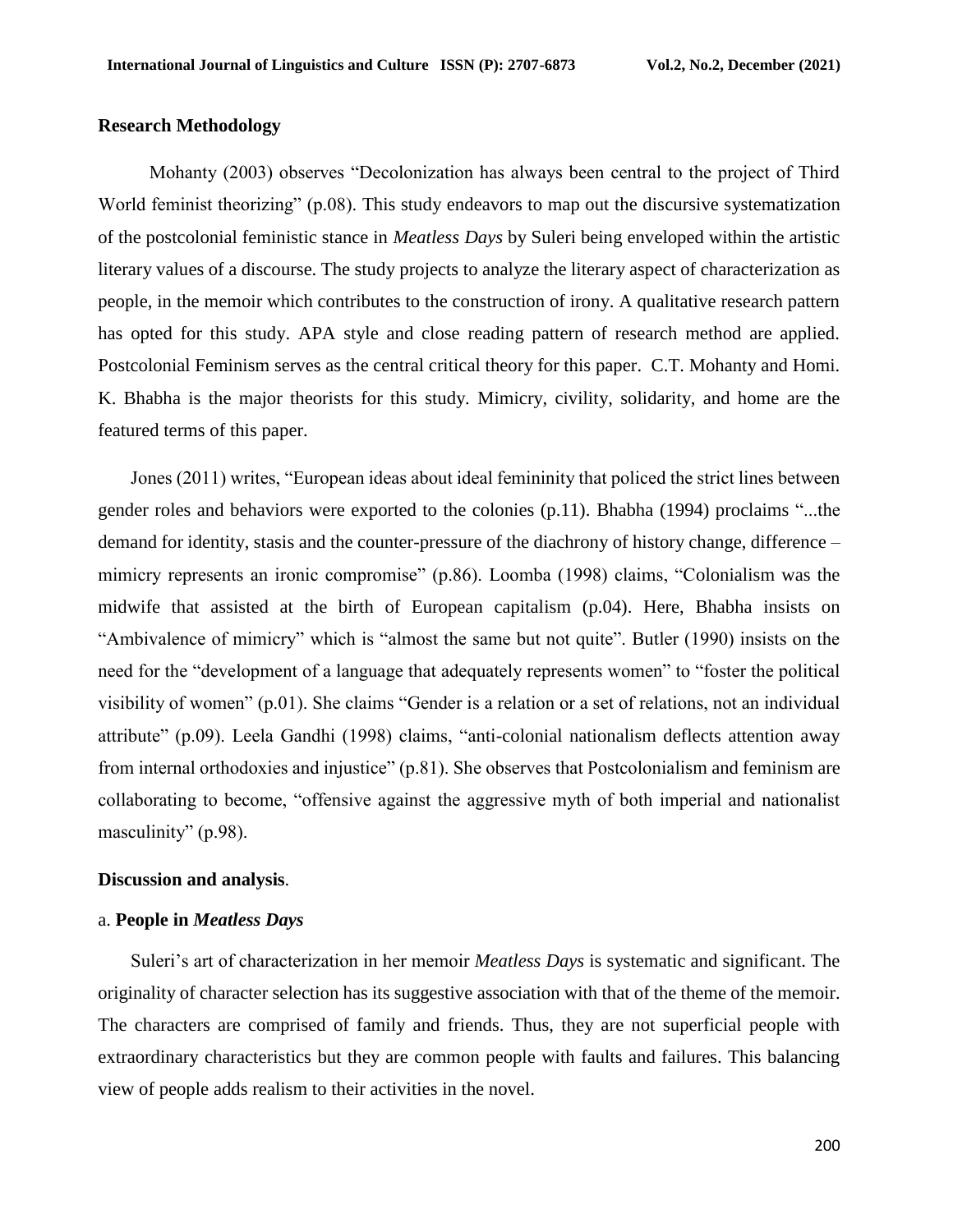#### **b.** *Meatless days***: A veritable picture gallery of postcolonial Feminism reiterated.**

 Bhabha (1994) analyzes, "Mimicry is a sign of double articulation, a complex strategy of reform and discipline which appropriates the other" (p.86). Suleri appears as an original artist in the series of sketches of her family and friends in *Meatless Days*. All these people are so vividly and curiously drawn that they create an impression of national and personal logistics towards the mechanism of the socio-political history of Pakistan. Though 'mimicry' is a sign of 'inappropriate' according to Bhabha (1994), however, the development of the discourse in the memoir appropriates the tone of the subjugated ones. Sujatha (2017) analyzes that Suleri's *Meatless Days* "…extends her family stories into the public domain of literature". Suleri narrates about partition and the birth of a newly born nation. Whereas, she reacts sharply at her father's celebration of partition. The hierarchy of characterization along with the chronic details of each character, its physical appearance, social status, and its response towards family and nationalistic internalization projects a curiosity of the historical sense of social maturity. The colorful portraits of Dadi, Mamma, Papa, Shahid, Tom, Tillat, and Mustakori are sketched through artistic vitality and liveliness to represent the nuances of a family pattern. Dadi's picture comes first in the picture gallery of *Meatless Days*. Sisterhood, claims Mohanty "cannot be assumed on the basis of gender; it must be forged in concrete historical and political practice and analysis" (2004, p.24). Therefore the projection of manners and moods of Dadi's character is made visual through specific words and fermented nationalistic ideology. Her strange eating habits and rigid religious beliefs are shown curiously to somehow project the traditional cum socialistic mindset*.* The idiosyncrasy and physiognomic details expose Dadi's personal and moral traits as "Her flair for drama" (*Suleri,* 1999, p.02) provide devastating opportunities to "…life to sit so heavily upon her back that her spine wilted and froze into a perfect curve" (1999, p.02).

 Her "papery skin", "brittle bones", and "light and tiny" existence can least disturb her gusto for God and Food. For god and food, "Could move her to intensities" (1999, p.03). She is bestowed with a special inclination to talk but she chooses her audience: God, Satan, "And people on the street and give them all the gossip" (1999, p.03). The manner through which she scuttles "in the posture of a shrimp" is amazing and worth seeing. In her burning incident, Dadi is labeled as a "flaming ball" which enhances the effect of the scene through sensory appeal. Mastakori's character is portrayed colorfully. She is "small" and "lived in the metaphor of clothing", the one who "wears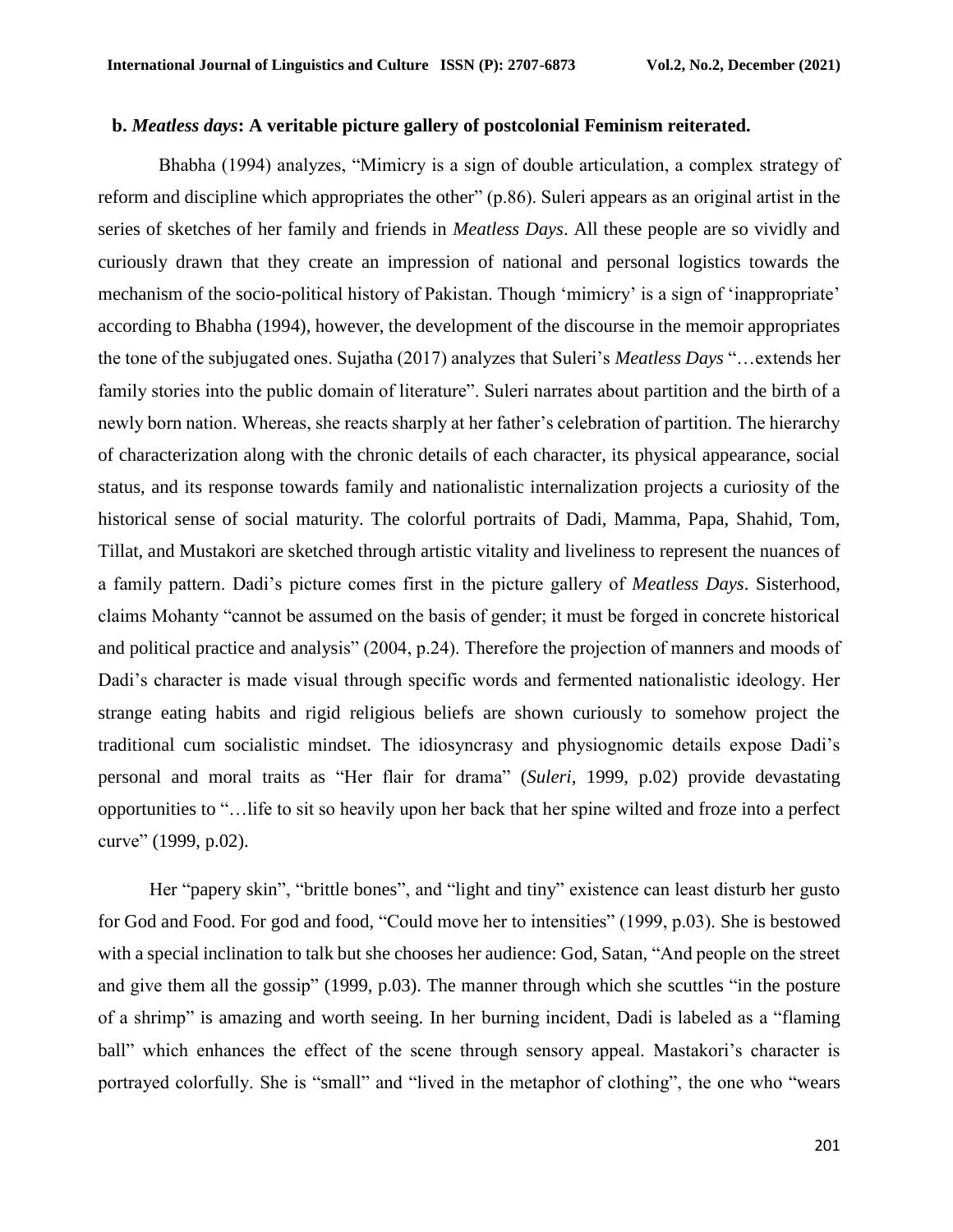clothes of macaw" (1999, p.62). She has a "natural genius for the profession" (p.63) and "…her campaign for Fabron" gave her "…to dress like a cockatoo in all kinds of unlikely colors, yellow trousers, shirts of red and blue" (1999, p.63).

 These details of dressing present Mustakor's love for aesthetics and variable qualities. Mustakori is a woman of a "Slavish disposition" (1999, p.45). This is an ironic expression for her devoting love to Suleri. Moreover, she is "desperate" to wear "crimsoles for sex" (p.56). Her psychological disposition is reflected through her choice of dressing and her act of perpetual migration. Her stupidity which is a term of affection used by Suleri for Mustaor is painted in the manner of "perfect ignorance" (p.71). Sometimes a college girl pretends to behave wise and devises her unique method to "Put a nipple on a coke bottle so that when" she says, "in bed reading," she "didn't have to sit up each time" (1999, p.58). Such an interesting portrait adds life to the overall picture of the novel. However, such a character not only glimpses its individual qualities but also exercises its effective role in the collective theme of the novel. Saleem (2013) notices that "Each female character in *Meatless Days* reflects upon the national scenario". Whereas, "none of them seem satisfied with the scheme of things in the social and political arena of Pakistan". Saleem analyzes that "The frustration of these characters is evident throughout the memoir, but the prospects of finding any means of catharsis are absent. They feel suppressed and suffocated".

 Shahid's portrait is sketched from his childhood to middle age. His shiny personality is illuminated through his dressings, physiognomy, and manners: "It was when he was a nymphet of a lad, a silken kneed slip in a uniform that included a turquoise turban" (p.91). His manners and actions are described through a copied earnestness, "The aesthetics of his face…his eyes, their lag of lid" (1999, p.102). One important factor about Suleri's art of characterization is that she uses specific vocabulary and linguistic techniques to represent a character which determines her literary objective to locate the position of each character in the significance of the memoir e.g. the description of Dadi's typical character, specific narration and words are used like "shrimp" and "slip of a thing". This type of narration clearly shows the writer's attitude towards this character and the message she wants to convey through such a character. Tom's character is sketched through more physical details. Tom, "…the man was so large that he could conceive of himself only in a bit" (1999, p.37). Along with his physiognomy, his characteristics are tied up beautifully which gives a complete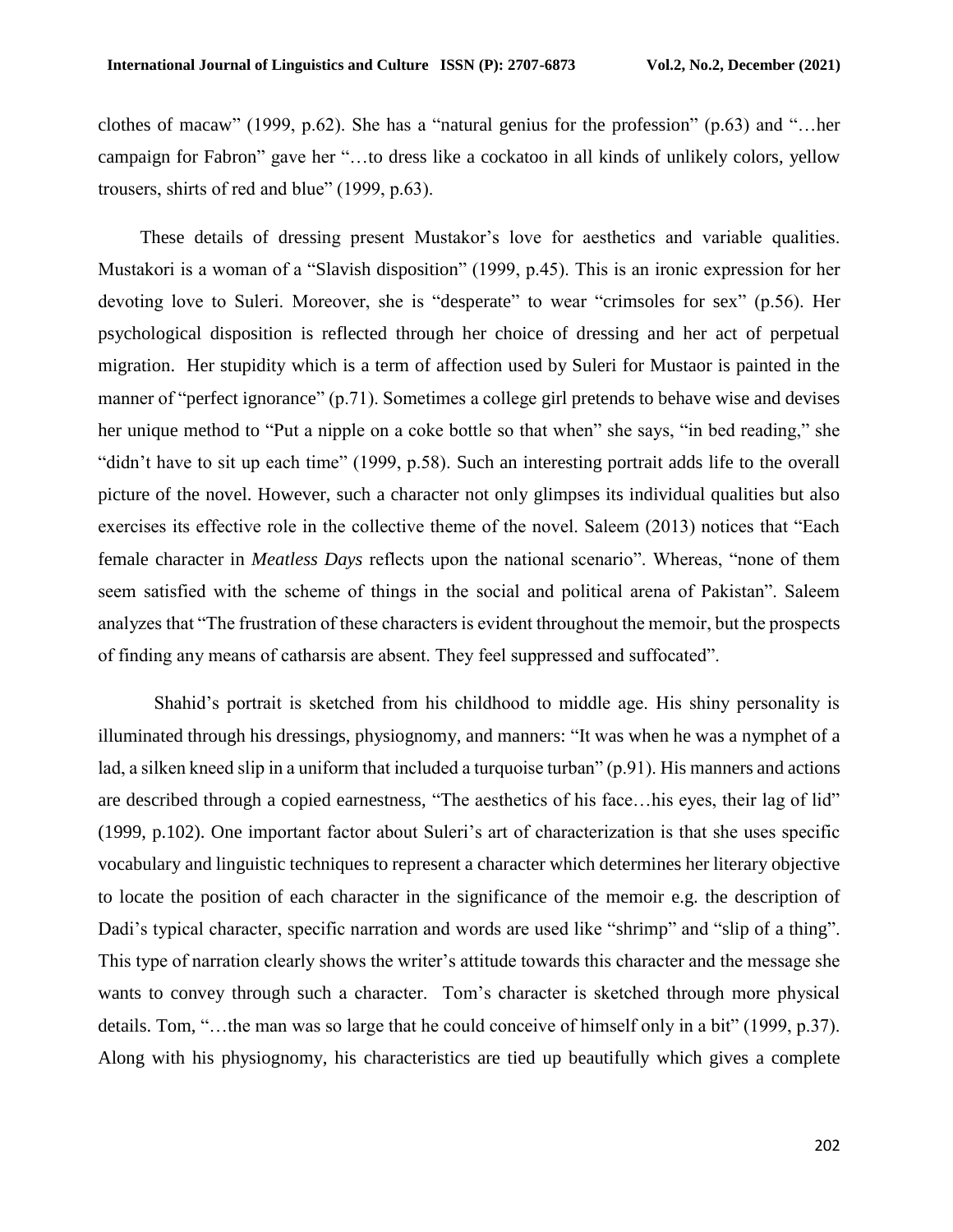introduction of his character to a reader. He is a "man mountain" who "…have a head the size of a bowl of porridge and a brain a size of a pea" (1999, p.38).

 Such a selection of words to portray Tom's character shows Suleri's intimate relationship with this character. Papa is one of the central figures of the novel. His picture is an amalgam of his social and private life. Bhabha (1994) writes "The discourse of mimicry is constructed around ambivalence" (p.86). He adds, "...in order to be effective, mimicry must continually produce its slippage" (p.86). The colonized male takes part in the sustenance of a colonial project even after colonization. Observing such Postcolonial reality Malaviya (2019) writes that, "…a Rajput Salahria, who is an employee of the Imperial government in India, aspires to change his identity and become an up to date and trendy writer, Z. A. Suleri".

 Suleri has given certain attributes to this "flamboyant" character of her father; whose "Indignant nature" (1999, p.109) allows the reader to review Suleri's handling of such an adamant character. Papa is portrayed "like a cannibal" and "a wonderful consumer of context" (1999, p.110). His "lion head" looks "like a beast" (1999, p.174) at the same time he presumes the status of "a jailbird". The words and similes which are attributed to Papa reflect the duality in his personal and public life along with the writer's intimate view of this character.

 The most natural and lively artistic skill expounded by Suleri is, in the character portrait of Ifat. Ifat is described as "tall and erect", a "finely boned" (1999, p.104) creature with "the lasting glamour of a face" (1999, p.134). She is a spirited woman of modern times who believes in the superiority of womanhood. She was the only member of the family who warmly welcomed her newly born sister Tillat. While Papa and Shahid were openly dejected over the arrival of "Another girl." Mamma's portrait is not a mere representation of the baldness of the narrative canvas. Despite her silence, she is exhibited through gestures and dramatic monologue. Her vignette appears to be a classic; a prototype of abstract art. Her character holds a significant role in the memoir. However, her very presence knits the intricacies of the plot. She is a mysterious character and "…her face wears like the binding of the book" (1999, p.157). She had to keep this identity of selflessness after arriving in Pakistan which was "a greater strain" for an English woman like her, who came to Pakistan soon after partition when Pakistani people's hatred was fresh for the English and "would not tell her", "the rules of Pakistan" (1999, p.165). Thus "…she had long since intuited", "…the hidden laws",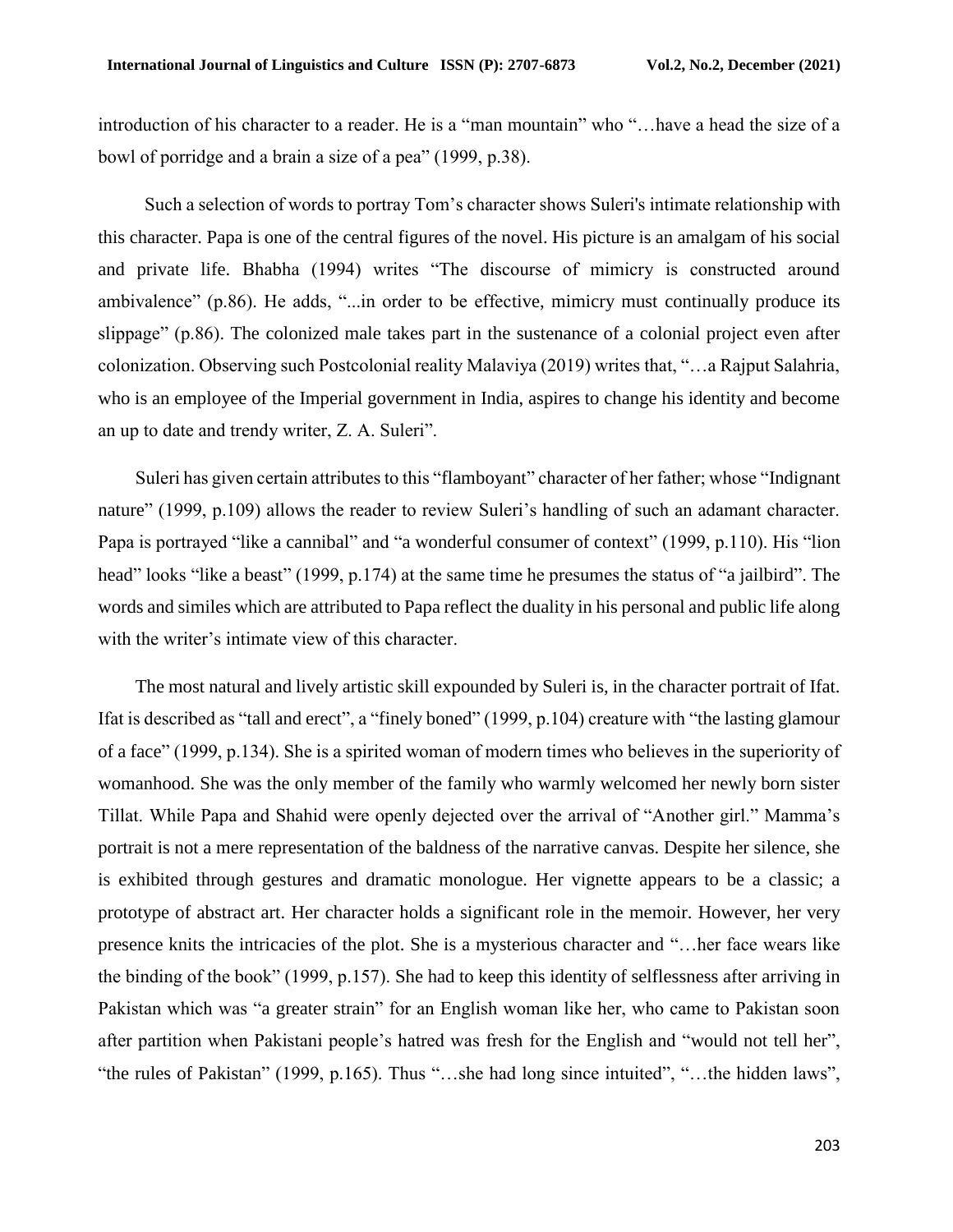and "…had to redistribute herself through several new syllables" (1999, p.165)... She became Surraya Suleri from Mair Jones. Suleri defines the significance of these "syllables" in a textual way.

 Sara is the first-person narrator in her memoir. Although, the characters she has chosen reflect their intimacy with her. This connection establishes authenticity in the description of the characters as in each portrait Suleri's observation is involved. Sara's character is a two-fold edge. She comments on her characters and is herself one of the main characters. Thus, her character is self-revelatory. Sara's physical and personal characteristics are described in a descriptive style in association with other characters of the novel. She is the "wheaten daughter" of her father, "small" and "stupid", "cold" and "proud". Moreover, she shows a special concern for her family and friends. She smokes in her adulthood but did not like meat over vegetables in her childhood. She has a special taste for literature and a long list of friends from both sexes. She is a widely traveled character but belongs to Pakistan both emotionally and geographically...

## **c. Deviant and non-deviant characters in** *Meatless Days***.**

 In *Aspects of the Novel* (2002) E.M. Forster defines five natural procedures in human life through which a fiction writer knits his characters and determines their public and private life. These factors are birth, food, sleep, death, and love. Suleri follows this dictum to a great extent and develops her character's response to the same. In *Meatless Days*, she describes both at literal and symbolic levels those incidents and events which are related to the elements of food, death, and birth to illuminate their influence on her characters. However, these characters express their variable tendencies and peculiar behaviors that distinguish them from one another. Critically, Suleri divides people in *Meatless Days* into two categories:

- a) Deviant characters
- b) Non-deviant characters

 Deviant or Complex characters in *Meatless Days* are three-dimensional i.e. having length, breadth, and depth. Papa is the towering figure and the guardian of the Suleri family. He holds the pedestal of one of the most complex characters in the novel. He is an erratic, dynamic, and desperate person. His restless and moving nature always pricks him to change his professions and ideology like a "turncoat". He would leave civil services in Delhi and decided to become "Z.A Suleri the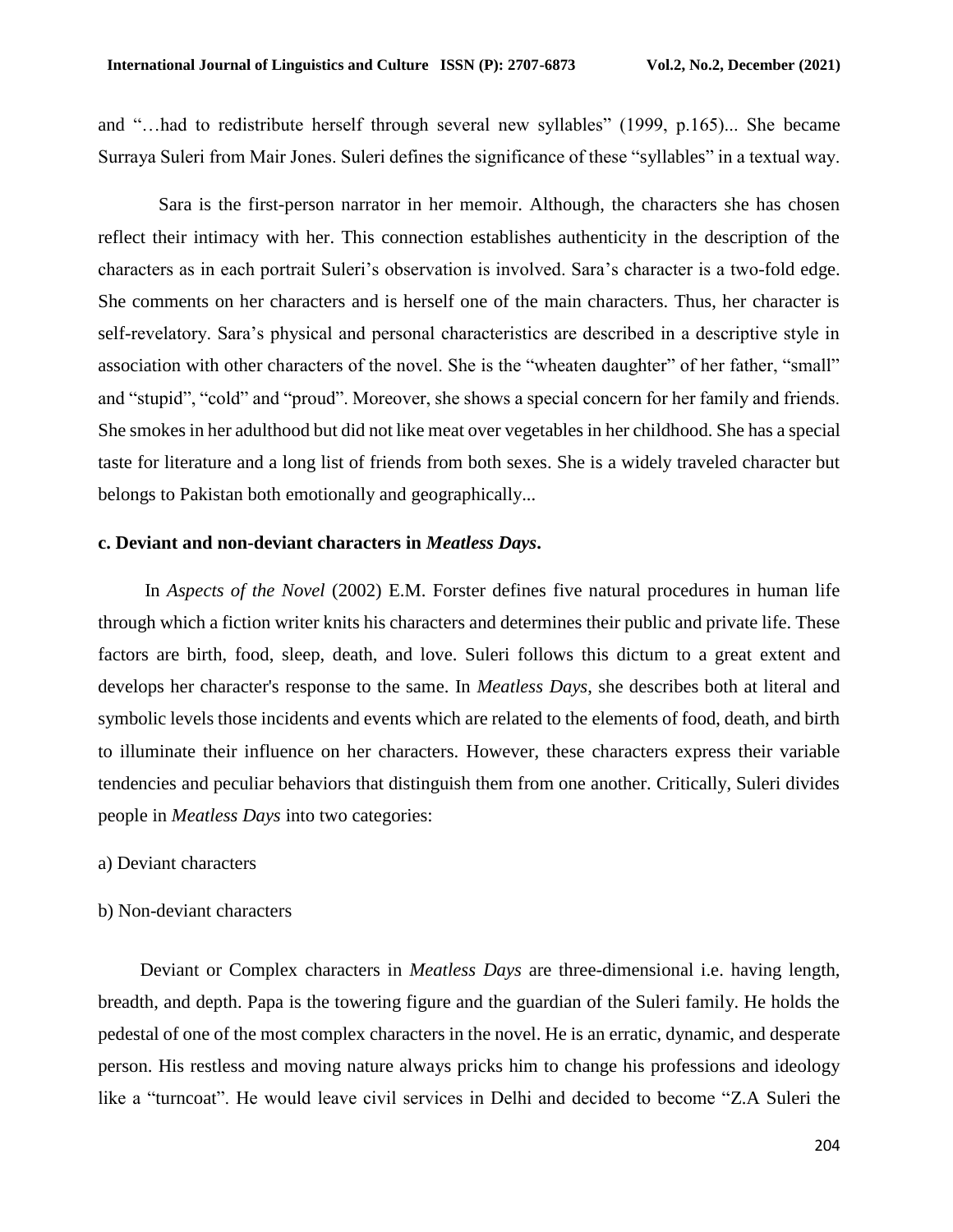writer" to serve the newly coined "...particular Pakistani question": "Now or Never" (1999, p.110), in 1930. Papa appears as a political journalist before us the one who idealizes Jinnah, "an actor" and "more pragmatic" (1999, pp.113-114) on the stage of Indian politics. Papa's devotion to the idea of nationhood along with his single-mindedness made him leave his first wife and a daughter in India to represent the Pakistani cause in England. Bhabha (1994) writes "success of colonial appropriation depends on a proliferation of inappropriate objects" (p.86). Papa married an English woman and divorced her cousin in Pakistan which projects Papa's unconscious mimicry of his colonial masters both as resemblance and menace. Such details about a character prove him not a simple or ordinary one because we cannot presume about Papa what shall come next. He is not a docile and limited character but an authoritative and indefinite one; for "…there was always an alacrity to his switch of allegiance" (1999, p.116). He is a man of action and words. Sara recalls Papa as 'Pip'*,* or little 'P', to "deflate" his "wedge-shaped lion's head" (1999, p.116). 'Pip' is an obvious inter-textual reference to "Pip" in Charles Dickinson's *Great Expectations*.

 Dadi places herself among complex characters for multiple reasons. One, she holds a dominant place in the Suleri family because she is the mother of Mr. Suleri. Two, her eccentric and superficial habits directly influence other characters of the novel. Thirdly, no one can predict what is she cooking in her mind or what shall be her next plan to manifest her authority, however, it is hard to "deal with Dadi" (1999, p.02). She can surprise us with her gestures and postures. Dadi belongs to the traditional background and is full of religious zest and fervor. God is her possession and her only companion in old age. Such a traditionalist would not allow modernism (Satan) to cross the boundaries of her house. She does not know the meanings of compassion, compromise, and sympathy. She would never forgive her son for the sin he had committed by marrying a "whitelegged" Christian woman and by divorcing "the rightful" Muslim wife. She sees Papa, Mamma, and their miscegenated children as the exploiters of her ex-daughter-in-law's rights.

 To carry her self-evolved judiciary she does not let any chance slip to punish her culprits. She confronts bravely the only devastating and fearsome person of the house—Papa. She pests him by some designed mischievous, rather "…her favorite days were those when she could circumnavigate Papa" (1999, p.03). She is angry with her grandchildren and plays with their psychology. Once, "She made the mistake of buying a baby goat and bringing him home in advance of Eid" (1999, p.04). Children "greeted the goat in the family" as their pet but they were innocent enough to comprehend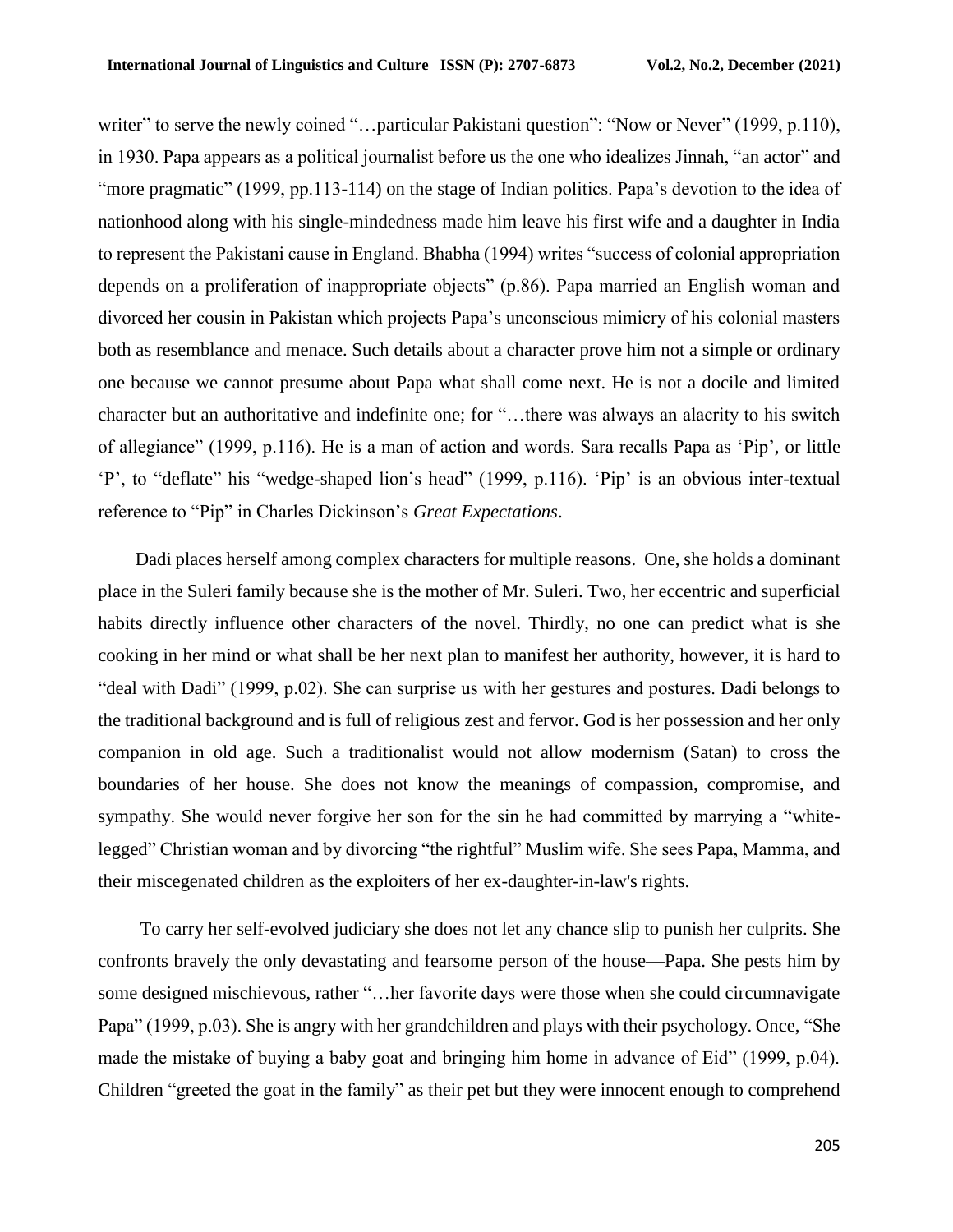Dadi's tricks. She butchered the goat on Eid with full knowledge that such an act would make children cry, "Dadi's victory brought the butcher. Dadi ate through the tissues of festivity and gave damn to Tillat and Irfan's "…baby sobs over such a slaughter" (1999, p.05). Her childish rivalry persuades her to live apart from her children. That is why when she dies no family member is located at her funeral except Irfan. Ifat stands like a twinkling star among other characters of the novel. Her humanistic views, aesthetics, and clamoring manners contribute to the perfection and harmony of the narrative. For Ifat's presence in the novel is itself a proof of beauty and balance. Her manifold personality is "always two" (1999, p.133) and her homogenous nature manifests itself through "several voices" (1999, p.132).

 Ifat is the most intimate character for a reader. For, she has a special flair for amazing us by her vibrant activities and essentially rebellious nature. Representation of Ifat's character is itself a reward for the reader's act of reading. The type of courage and boldness Ifat has to survive in Pakistani society is praiseworthy because for achieving this element "…she matched her courage with compassion", to learn "...the names of Pakistan" (1999, p.142). Not a Western but a sensible Pakistani reader can understand the mechanism behind such philosophy. She is rich and fertile in physical and personal traits. She stands before us in her juvenile slenderness with "the lasting glamour of the face" (p.134).

 She chooses Javed to love "an army man" who represents Pakistani manhood. Here, the catastrophe of her character begins. Despite Papa's and Sara's disapproval of Javed, Ifat elopes with him. She dies in a hit-and-run accident afterward, because, "it was an irritant to the world, her continued merriments" (1999, p.146). In other words, Suleri exposes the fabrication of this "world" at an implicit level in a singular noun Pakistan. Javed who has been an ardent lover of Ifat marries again after the death of his once beloved wife. The end of this fairy tale is very pathetic and Suleri seems to appear harsh to such a delicacy as Ifat. She is more sinned than her sinning. Overall, Ifat fulfills all the picturesque qualities which are essential for the heroine of feminine novels in Urdu.

 Shahid does not represent any extraordinary faculties and skills at a professional or personal level like Papa. But he appears before us "…slightly forgetful as a child" (1999, p.93) and grows into a sensible man. The twist in his character lays in the in-between of the procedure of his childhood and youth to acquire this sensibility. His prominent quality is making reparations for his exaggerating actions. Shahid tries to represent the psychology of the Pakistani male community and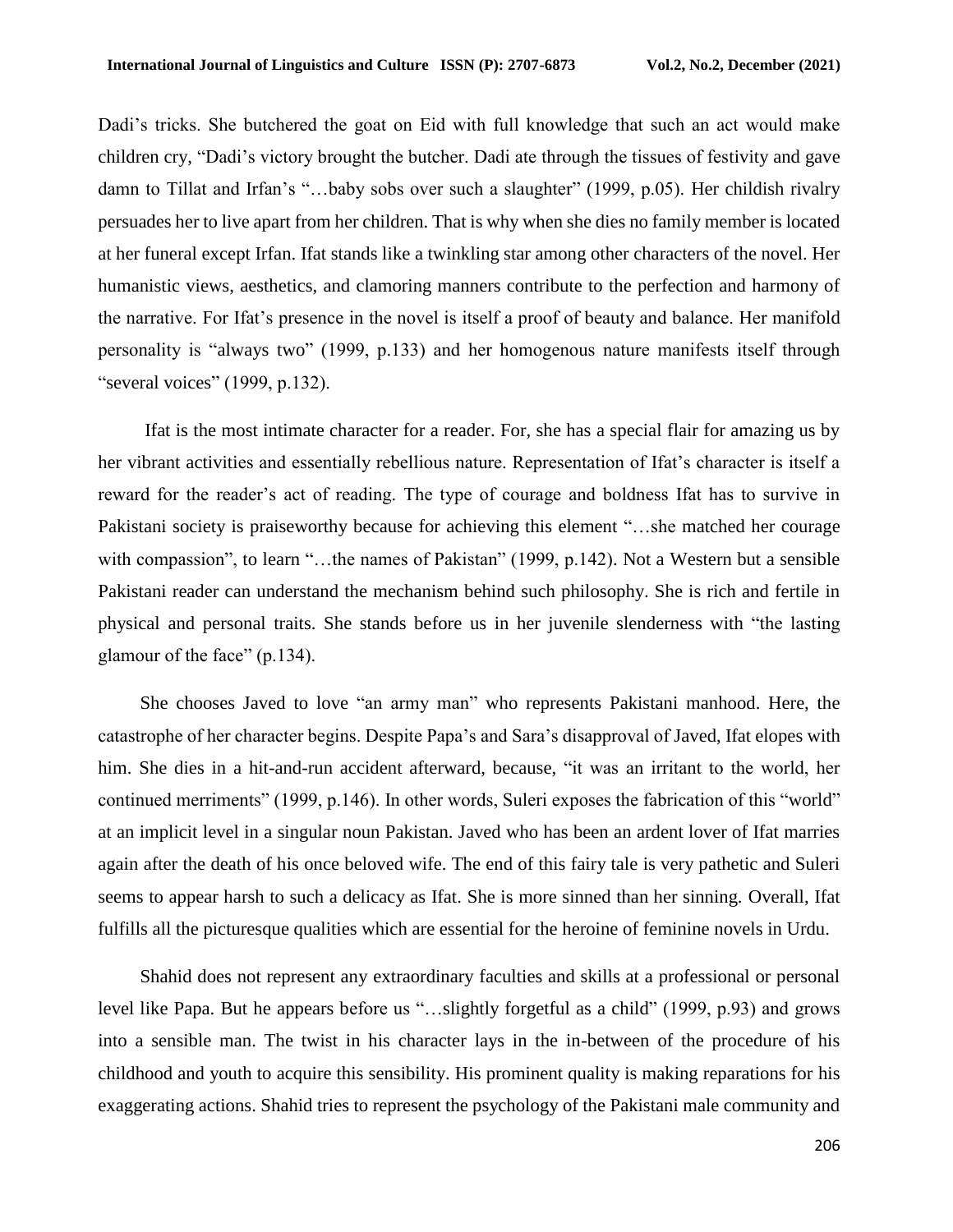complains to Ifat and Sara that they have, "engulfed his youth, the two of them". This makes Shahid yearn for a brother, a comrade. However, when Irfan was born, Shahid had left the tendency to play. Although he finds in his childhood a comrade in, "…his father, in a father-sized pen" (1999, p.93). However, in his youth, Shahid disagrees with Papa's tyrannical dependence on history and womanhood. Sara and Ifat have been his good childhood friends but after Ifat's elopement and Papa's dependence over Sara for his professional needs, Shahid decides to marry and settle in London. He is torn between his desires and circumstances.

 Sara is a complex character as she is one of the characters in the memoir and is the narrator of the story too. Sara is a sensible, secretive, and understanding girl. Her literary sensibility teaches her to observe the happenings around her with a critical eye. She comments on the gestures and motifs of her characters and puts herself in the situation directly. She is a kind-hearted and obedient daughter who has given ten years to his father's newspaper. Her character turns its shape when she feels, "…bone-tired after ten years of reading articles in galley proofs" and needs to "sink into the first chair she finds" (1999, p.102). She decides to leave Pakistan to settle in America. However, she prefers to live as a minority in another's country than to have the status of an exploitable majority in Pakistan. Her escape from the weariness of life and the dictatorship of Papa makes her character dynamic and alive.

 Mamma's portrait cannot be categorized as a simple character. It is not an easy task to access her manners and gestures for Suleri to describe as her daughter. Mama hates extremes of any kind. However, surprisingly she bears her passionate husband who always talks of "greatness". Mamma is the most reticent woman in the house and her silence is itself a character. Mamma is a British woman but marries a Pakistani man after her own choice. She is an English teacher, and her life is nothing, "without Jane Austen". This element shows Mamma's Victorian spirit. However, she does not impose the modalities of her nation, culture, and personality even on her children. She is a peaceloving character who believes in democracy. She is aware of the hatred of post-colonial Pakistan for the British because she knows, "…what would that world do with a woman who called herself a Pakistani but who looked suspiciously like the past it sought to forget"(1999, p.164). However, she is capable of knowing the art of survival even by dismantling her identity. "She learned to live apart, and let commitment and belongings to her husband's business". This seems true when Sara comments on her mother's sheer knowledge of tactfulness, "Mamma was more political, she did not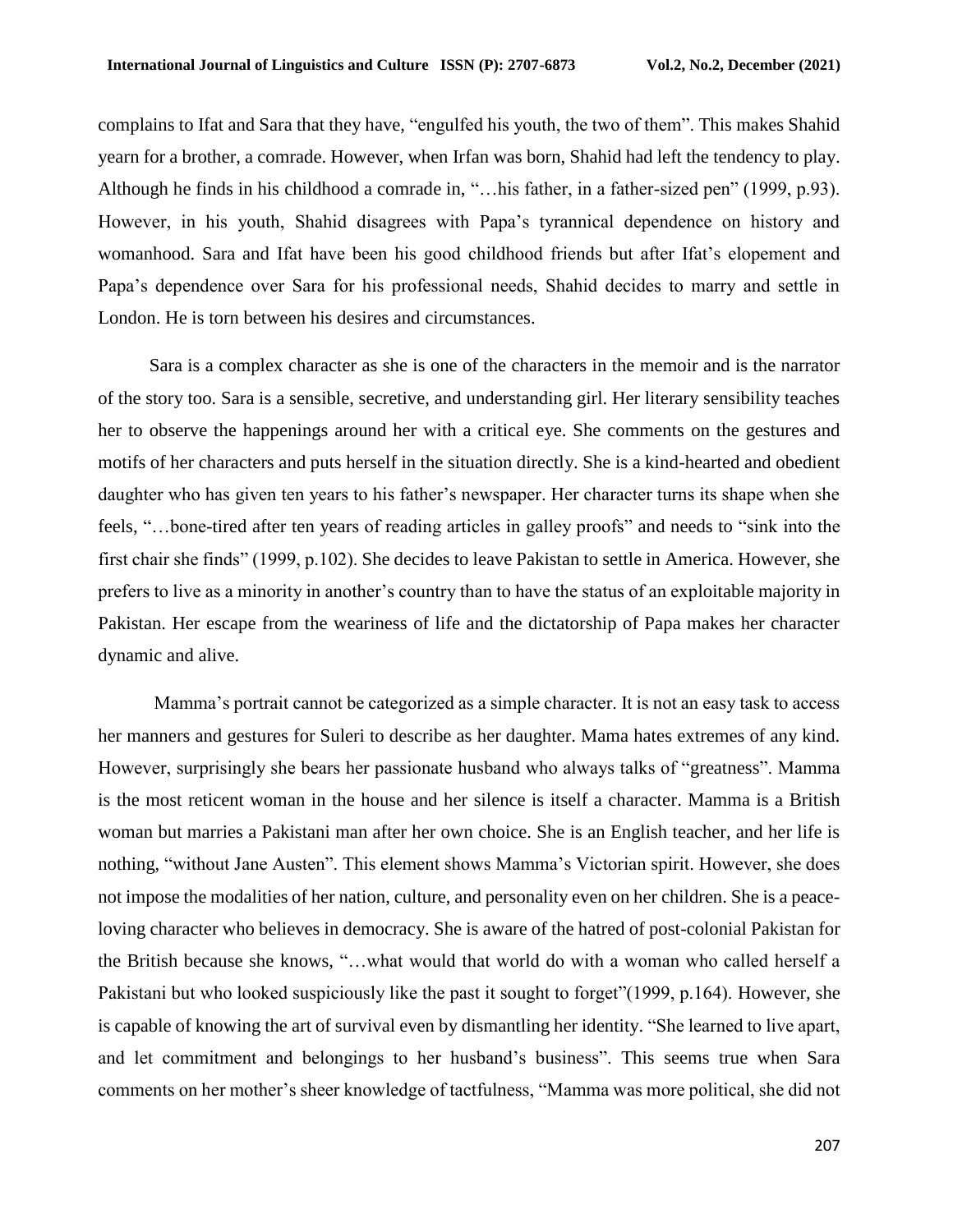have to put it into print". More critically viewed Mamma believes in the philosophy of life and let be lived. For this purpose, she will not object to any of her husband's or children's needs. Thus she is seen repeatedly saying to her children, "Child I will not grip". All these character details prove Mamma a complex character. Mustakori is a strange character. She is friendly and affectionate, for, "…she is never energetic than when bustling her energies to the betterment of someone else" (1999, p.45). She never minds being called by several names, for, "Faze Mackaw changed names like clothes, getting up as Fancy and going to sleep as the Fonz" (1999, p.63). She is a good stage performer and believes that "acting was reality" (p.50). It is true textually which represents the artificiality of her personal life.

 Since her birth, she has been constantly migrating from country to country while by the order of native culture she has changed her names and clothes accordingly to avoid foreignness. She appears before us as a Hyperion. She has the desperate need to "concentrate", to settle down in her birthplace Africa. She loves to live in pre-independence Kenya and it's all a happy meld of East and West (p.52). Whereas, "...temperate was not her cup of tea, so in spite of her enmity towards duality and disapproval of the West, she lives in America" (1999, p.71).

 Almost all the major characters are complex ones. The simple or flat characters come as dramatic links to the story. That is why not much detail is given about these characters e.g. Tillat, Nuzi, Dale, Irfan, and Richard-x, Tariq khan, Javed, Perin Cooper, children's teachers, or cooks. Tillat is serene and simple. She lives in Kuwait and has borne four children. She is described by Sara as a "baby factory" which produces "chocolate milk". Tillat appears before us when the narrator needs someone to create a dramatic effect "Sara you must learn how to settle now. She was talking about the stringent graces of monogamy. 'Oh sister most monogamous,' my brain groaned" (1999, p.83). Nuzi's character is a flat one in the sense that despite great tragedies in her life she remains constant and does not show any change in her behavior. Her father left her mother and her forlorn in Pakistan and married in Britain and "The divorce was conducted by mail and in Karachi Nuz at nine was told that her grandparents were her parents, that Baji was her sister" (1999, p.83). Nuz is unaffected by any of the troubles in her life; her father has given to her; rather she establishes strong sibling relationships with Suleri children.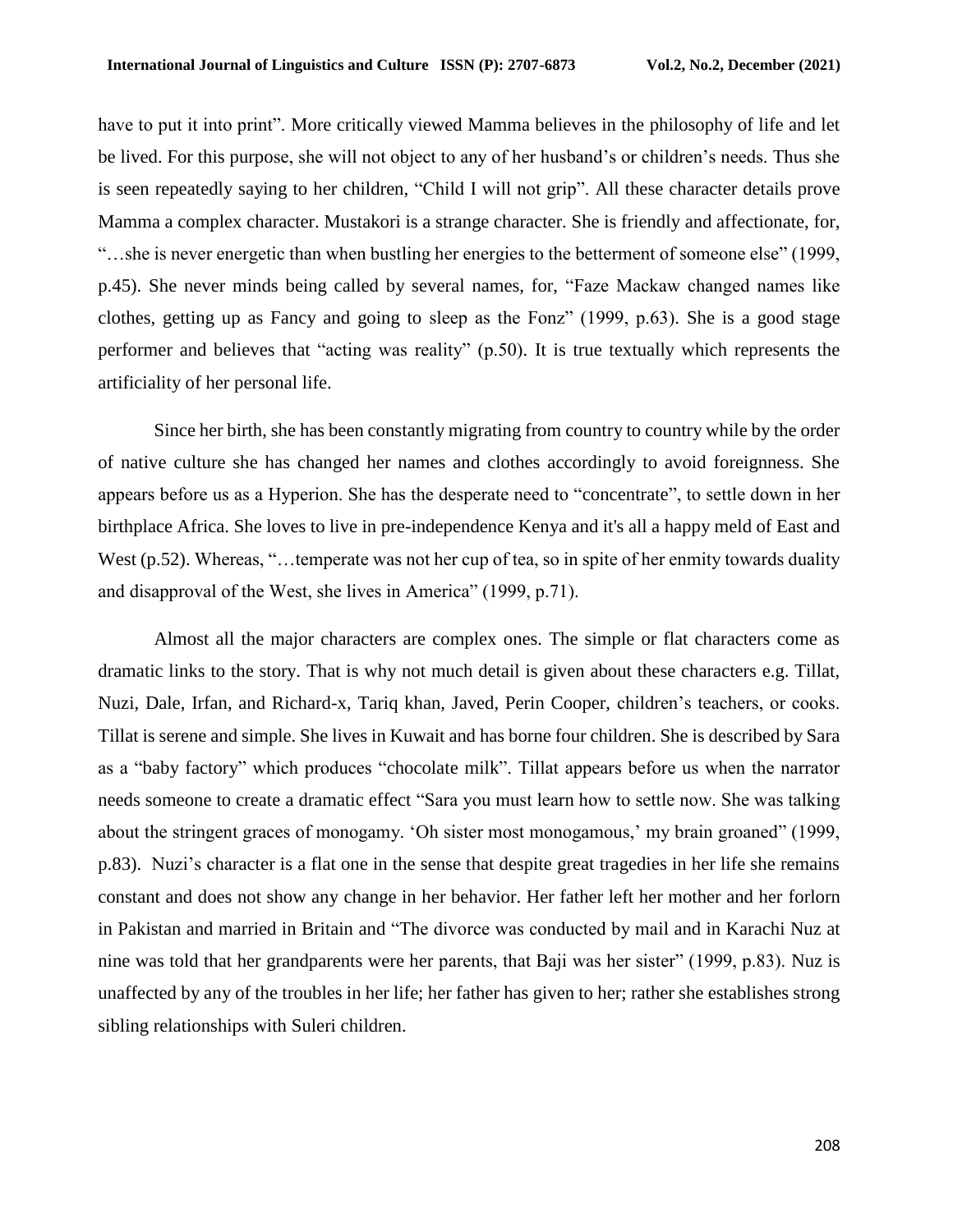### **d.** *Irony of character: A critical reference to socio-political austerity*

 *The Routledge Dictionary of Literary Terms* (1987) defines irony as "A mode of discourse for conveying meanings different from, and usually opposite to, the professed or ostensible ones" (p.123). Suleri uses different literary devices to construct her text; irony is one of them. Suleri's use of irony is not as severe and derogatory as that of Swift's. She describes the follies and faculties of her characters to create a balance in their very presentation which gives a realistic and rational suggestiveness to her narrative. Characters in *Meatless Days* are inhibited with specific flaws which generate dramatic situations at multiple levels. Tom's flaw is his "blurring of vision" because he "had lost the art of location" (1999, p.81).

 For his dilemma is the desire to become an urbanized and modern man by vast traveling which keeps him moving but ironically enough mars his ability to "Acknowledge the technologies of simple articulation"(1999, p.76). Tom's character seems to have been inspired by Henry Fielding's 'Tom Jones", because Suleri's Tom, too, is busy traveling from city to city and does not spare time even to talk to his friends. He is vastly traveled but cannot explain the dimensions of his destiny. Here, Suleri speculates*,* "Whether or not his name is the root cause of it, of how deranging it must have been when at twelve that body began growing" (1999, p.78). His physical attributes have given him single-mindedness. He ironically becomes a nitwit who will be "Never worried about the top of his head, because he put it behind him" (1999, p.37) and his aspirations made him merely material.

 Dadi's caricature is a concrete allusion to irony. Dadi's portrait involves the direct involvement of puns at the level of dialogue and action. Dadi gets angry with Shahid who calls her granddaughters 'women' but she "Never addressed any one of girls without first conferring the title of lady-----Tillat Begum, Iffatt begum" (1999, p.07). Dadi is stigmatized through ironical handling for her possessive and malignant nature. She is an ardent lover of God and Food. But disarrays from her love for God after the burning incident. During Ramadan "Dadi's eating was a sight to behold and admire" (1999, p.30), and due to her direct relation to God, she would keep on eating despite municipal sirens to stop eating so that fast could be observed according to the proper Islamic time table. Whereas, Dadi gives a damn to such intimations because no one can instruct her about religion, and in "Her book" there is her own formulated time limit for her sehri, to which even God cannot dare to finger out. She has a specific habit of wailing which indicates her propensity to drama to get considerable attention: "Dadi behaved abysmally at my mother's funeral, she demanded an irritating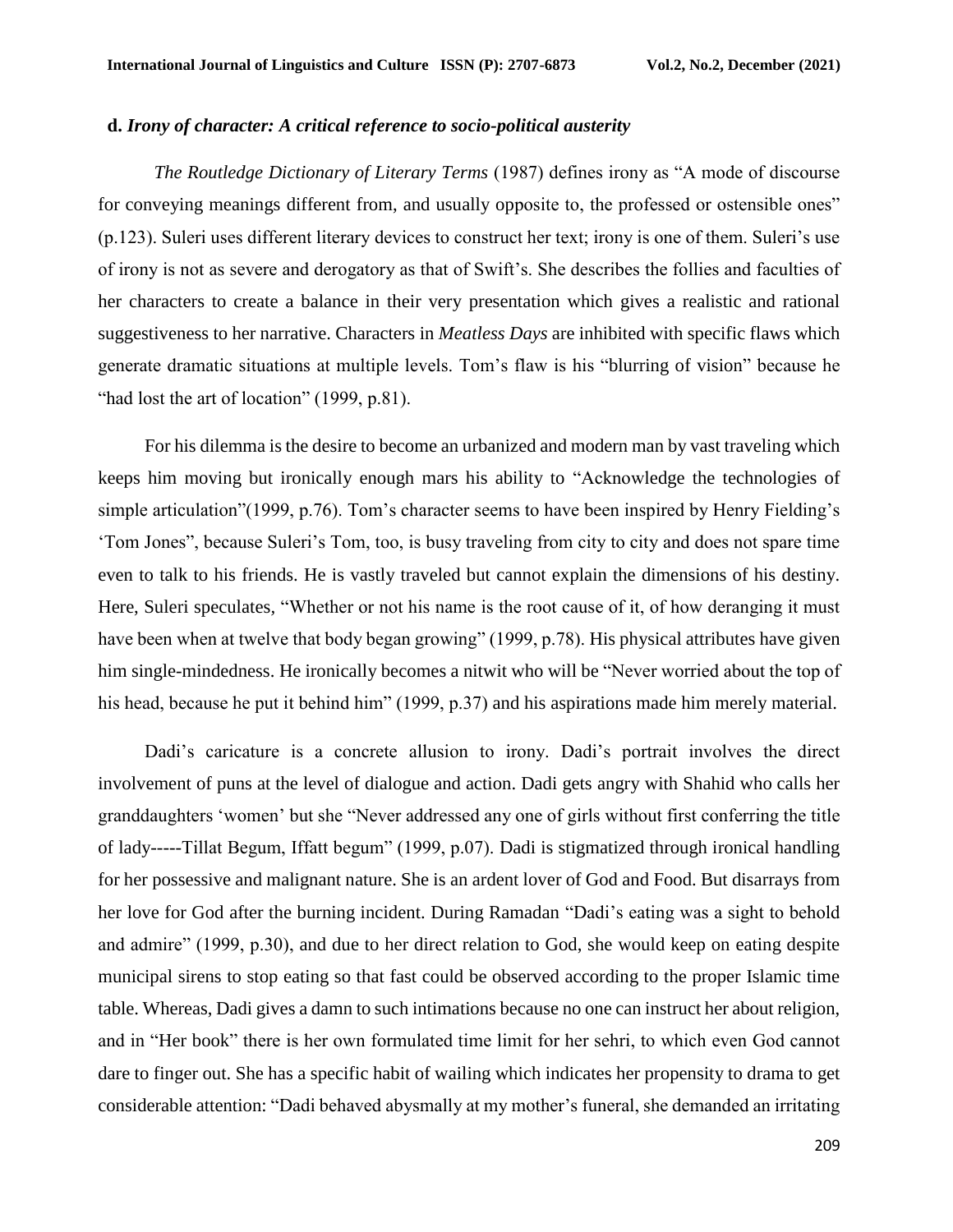amount of attention" (1999, p.16). Suleri has her style of literary justice which is significant in Dadi's burning incident. However, Irfan's burning is a questionable stance because he is portrayed as a "Gentle invalid". Whereas, Suleri gives an apology for it when she announces, "I was so taken by the tenderness for his body that it took me years to realize yes, something female in me had been deeply shocked" (1999, p12).

 Papa is an arrogant and powerful character who exercises his dominance over his family but talks about democracy as a journalist. He imposes on his family members to perform most of his professional tasks. He is a political writer for whom history is the only love and duty. He pays his full devotion and loyalty to his passions and love. He forces his own family to pay tribute to his fetishes at an intense level. He would not bear any distractions in this respect and would not give his family members a chance to think about their own life. However, at the most visible level of irony, Papa himself had never been good to his obligations; he always thought about himself and listened to his self-centered heart. He was not even there at his mother's funeral because of his own business and he never showed any regrets. He has never bothered about what his wife wants and what his children need. Suleri is mildly harsh about Papa's character for its painfully irritating nature but she tries to behave softly at certain levels, for "My father did not deserve to be questioned" (1999, p.174). Although, "To mock him would be too simple" as Ifat challenged his patriarchal authority and married an army man against his will. Sara would leave Pakistan and inspite of his request would not return. Papa never surrenders as he adopts a daughter or in other words does not want to let the number of his subjects decrease. He forgets even Mamma after her death when he adopted a Punjabi girl. Suleri apprehends this element of thanklessness in Papa's nature when she writes "There is nothing of my mother left in his house now, of course" (p.129).

# *e. Contrast: A connection of affordability between characters*

 Suleri utilizes the technique of contrast and assimilation in drawing the portraits of her characters. This feature adds to the richness of narrative and style. There are some characters in the novel that represent a direct contrast or assimilation and connection to one another. This technique presents people in black and white. Mamma constitutes a direct contrast to Dadi in manners and nature. Dadi's character is opposite to Mamma's character in several ways. Dadi is a rebellious, imperious, traditional, and uneducated Pakistani woman who does not favor modernism. She considers Mamma the symbol of modernity and indirectly admonishes Mamma for berating Satan.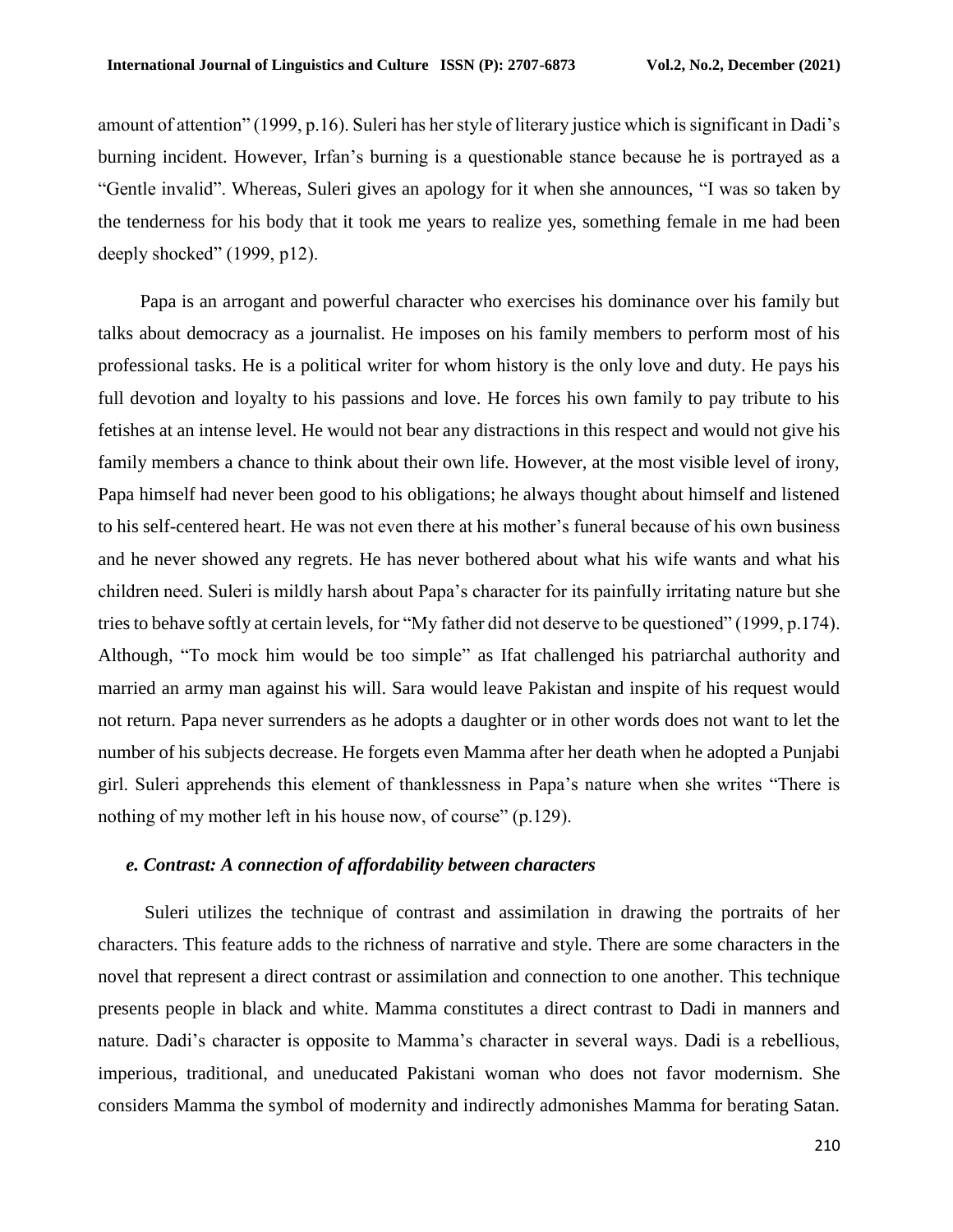She has her peculiar ways of catharsis; wailing, grumbling, and remaining indifferent. On the other hand, Mamma exhibits a complete contrast to her mother-in-law.

 She is an erudite, sweet, and compromising British woman. She has surrendered her own identity and culture to serve her husband and his children. She never complains about anything rather she is the most reticent woman in the house. Papa too constitutes a contrast to Mamma and Irfan. He represents the patriarchy in Pakistan and asserts his power over the household. Thus, he "hated doves" at a more significant level. While Irfan is a sweet-natured and kindhearted boy who is far away from the word like, intensity. He likes pets and nourishes them. He had built a dovecot on the roof of the housekeeping it secret from Papa but finally, it was revealed to Papa who ordered Irfan to "shoo" them before they even dreamed of cooing.

 All the characters in the novel are associated with one another somehow or another. However, some characters pose a more direct connection between them. Dadi and Papa belong to the same category of people to a great extent. Both are passionate, possessive assertive, and turncoats. Dadi is a religious bigot but after her burning incident, she refused and forgot God who is now "a finished love" and "could leave the house" (1999, p.163). Papa who was away from religion became a religious man after Mamma's death. Sara announces an open emotional attachment with her mother who keeps on "putting words into my mouth". Sara chooses to become a teacher like Mamma and determines to give voice to Mamma's silent manners at a significant level of "saving daylight". She moved to a foreign country as Mamma did and would live there being a minority. After feeling the same sense of alienation that could have been suffered by Mamma, Sara realized that "Abnegating power is a powerful thing to do as my mother must have learned to live" (p.163).

 Ifat resembles both Papa and Mamma in her manners and gestures. Whereas, her association is divided into two levels: Before marriage, and after marriage. Iffat's habits are of Papa's before marriage, "From him, she learned her stance of wild inquiry, the arrogant angle at which she held her head" (p.139). She has been daring and fearless like her father. The incident in which she knocks down the vagabonds who have been irritating Sara indicates Ifat's high spirits and matriarchal ideology. However, after a runaway marriage with a person who loves her only for "her face" not her spirit is purely patriarchal style, Ifat shifts her character to adopt Mamma's compromising behavior to sustain her married life in Pakistan. She performs her duties as a traditional Pakistani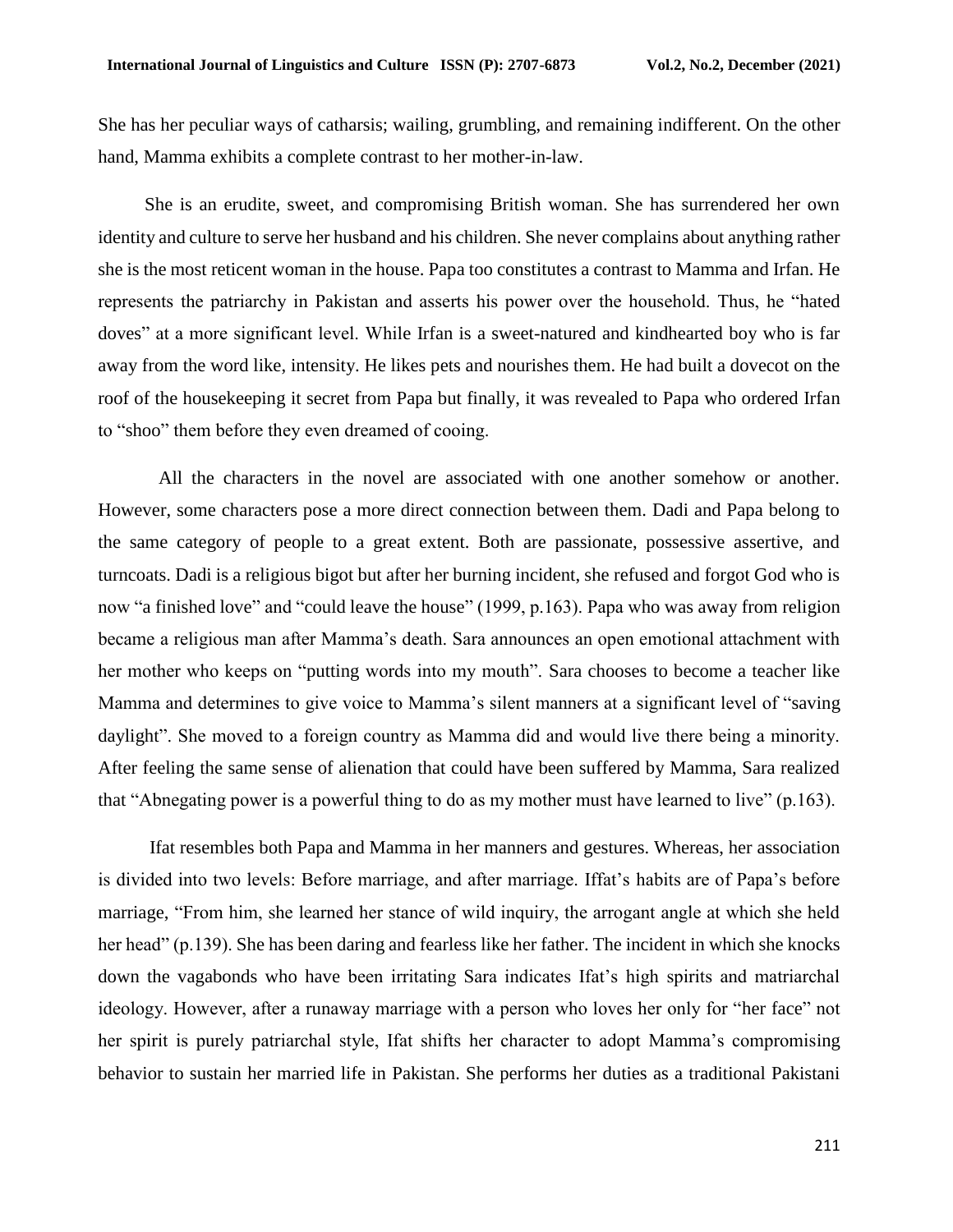wife. On the return of her husband from the war in East Pakistan, Ifat wears her "bridal dress". She remains true to her husband until death.

# *f. Characters are types as well as individuals*

 In *Meatless Days* a reader can find real characters of flesh and blood. People in the memoir not only represent their specific professions, culture, and geography but also expose their traits and characteristics. Papa is a Pakistani political journalist who represents all the modalities of his profession. He also represents manhood in an Islamic fundamentalist state. Mamma is the representative of the British nation and society. She is a successful English teacher at Punjab University. Sara and Mustakori are stage actresses and are teachers by profession. Dadi is the representative of a typical Pakistani woman. Javed and his Brigadier father belong to the Pakistan army and represent the typical Pakistani male community. In other words, characterization in *Meatless Days* fulfills all the criteria and requirements of intended rationalism through the metaphoric reconstruction by the writer.

# **5**. **Conclusion**

 Gandhi (1998) observes, "Feminist and postcolonial theory alike began to invert prevailing hierarchies of gender/culture/race... to refuse the binary oppositions upon which patriarchal/colonial authority constructs itself" (p.83). To conclude the findings of this analysis on the use of irony in *Meatless Days*, it is stated that Suleri has chosen her family and friends as real cum fictional characters in her memoir to structure the socio-political ironies in Pakistan after partition. Andleeb (2021) analyzes, "The blurred view of the thematic expression in the memoir is somehow a conscious literary effort by Suleri to represent an impersonal authorial tone. She writes that "The metaphor of 'meatless days' represents an image that creates an irony of the socio-political system in Pakistan". The way Suleri communicates with her characters to represent their drawbacks and qualities; is a significant showcasing of her family history. However, she does not talk about any of her characters plainly e.g. if she narrates about her father she uses different incidents and images to portray him. Her images and metaphors to present her characters become significant for a reader to understand her critical intentions. The images of Suleri women are dominant in the memoir which shows Suleri's concern for the Suleri women, particularly for her dead mother and sister.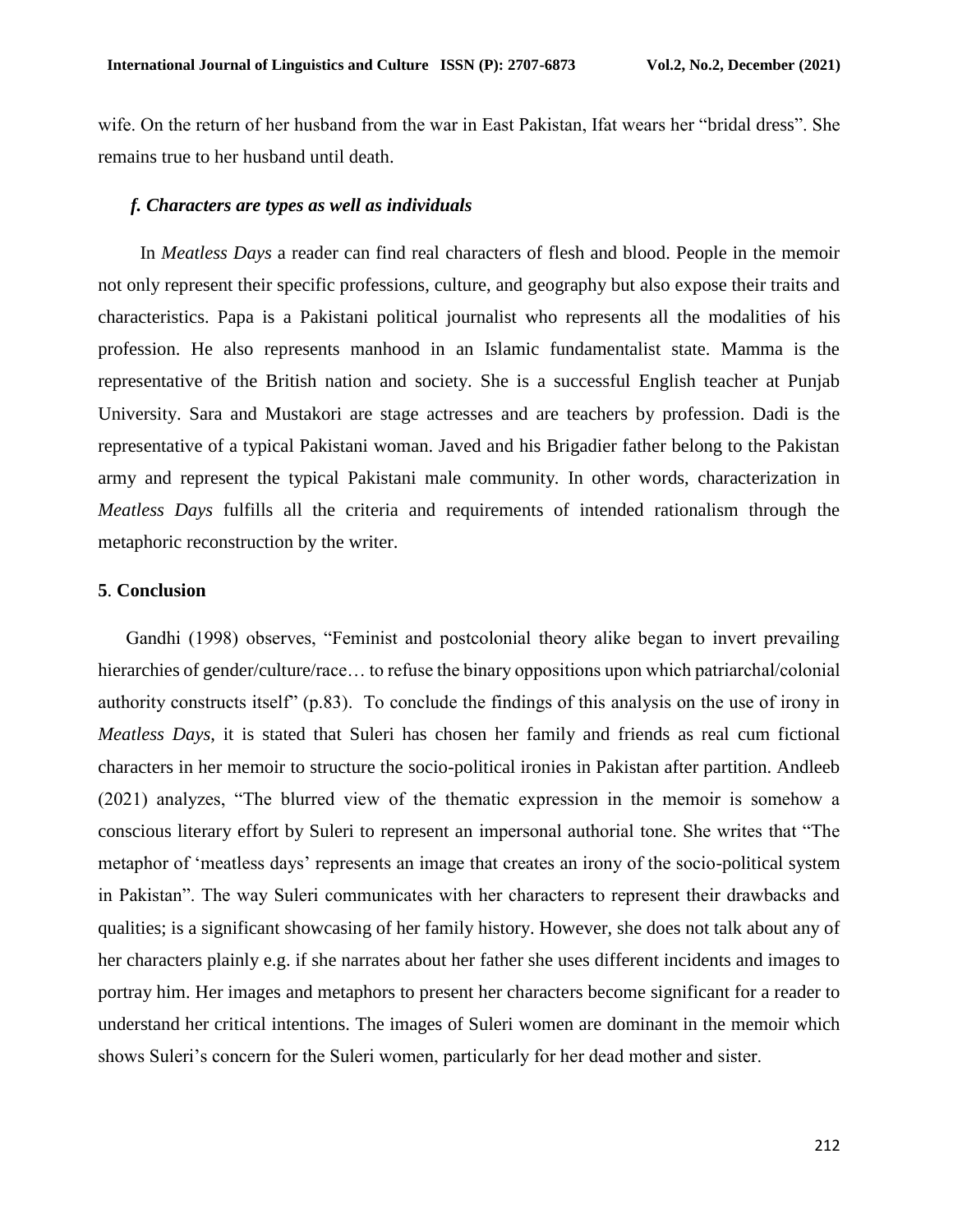#### **References**

- Ali, H. M., & Ahmad, A.N. (2018). Tracing cultural amnesia in Sara Suleri Meatless Days. *International journal of current research. Vol, 10.* Issue, (9).
- Andleeb, S., &Khan. M.A. (2021). Sara Suleri's Meatless Days: A metaphor for women's suppression in Pakistan. *Pakistan Journal of Social Sciences (PJSS). Volume, 21.* Issue No. (2). pp.317-326.
- Apeksha (2020). Cultural retrospect of gender, sexuality and literature themes in Sara Suleri's Meatless Days: A feministic narrative approach. *Mukt Shabd Journal*. *Volume IX*, Issue (IX), September/2020. Bhabha, H. (1983). *Of mimicry and man.* London: Bell Books.

Bhabha, H. (1983). *Of mimicry and man.* London: Bell Books.

Bhabha, H. K. (1994). *The location of culture.* New York: Routledge.

- Childs, P.,& Fowler, R. (Eds.). (1987). *The Routledge dictionary of literary terms.* Routledge: New york.
- Forster, E. M. (2002). Aspects of the novel. RosettaBooks: New york.
- Jones, R. B. (2011). *Postcolonial representation of women: Critical issues for education.* Springer: London.
- Loomba, A. (1998). *Colonialism/postcolonialism.* Routledge: New York.
- Malaviya, J. (2019). Clash of the Old and the New in Meatless Days. *International Journal of Research in Engineering, IT and Social Sciences. Volume 09*, Issue (5). pp. 159-164 http://indusedu.org
- Murtaza, G., Hayat, M., Hashmi, W.A. (2020). Women, history, and faith: Suleri's critique of Pakistan's national culture in Meatless Days and Boys Will Be Boys. *Global Social Sciences Review* (GSSR). Vol.5, No.1. pp.633-641.

Mohanty, C. T. (2003). *Feminism without borders.* London: Duke University Press.

- Parameswaran, R. (April 07, 2013). In a vivid memoir of life in Pakistan: A vortex of tragedies. Npr. Retrieved from: npr.org/2013/04/07/176053587/ in\_a\_vividmemoir\_of\_life. 27/11/2021.
- Saleem, A.U. (2013). Revisiting the peripheries in Meatless Days: Unveiling gender and religious discourse in Pakistan. *Silenced Voices*. Issue, (21). Retrieved from gla.ac.uk/media/Media\_307346\_smxx.pdf. 27/11/2021.